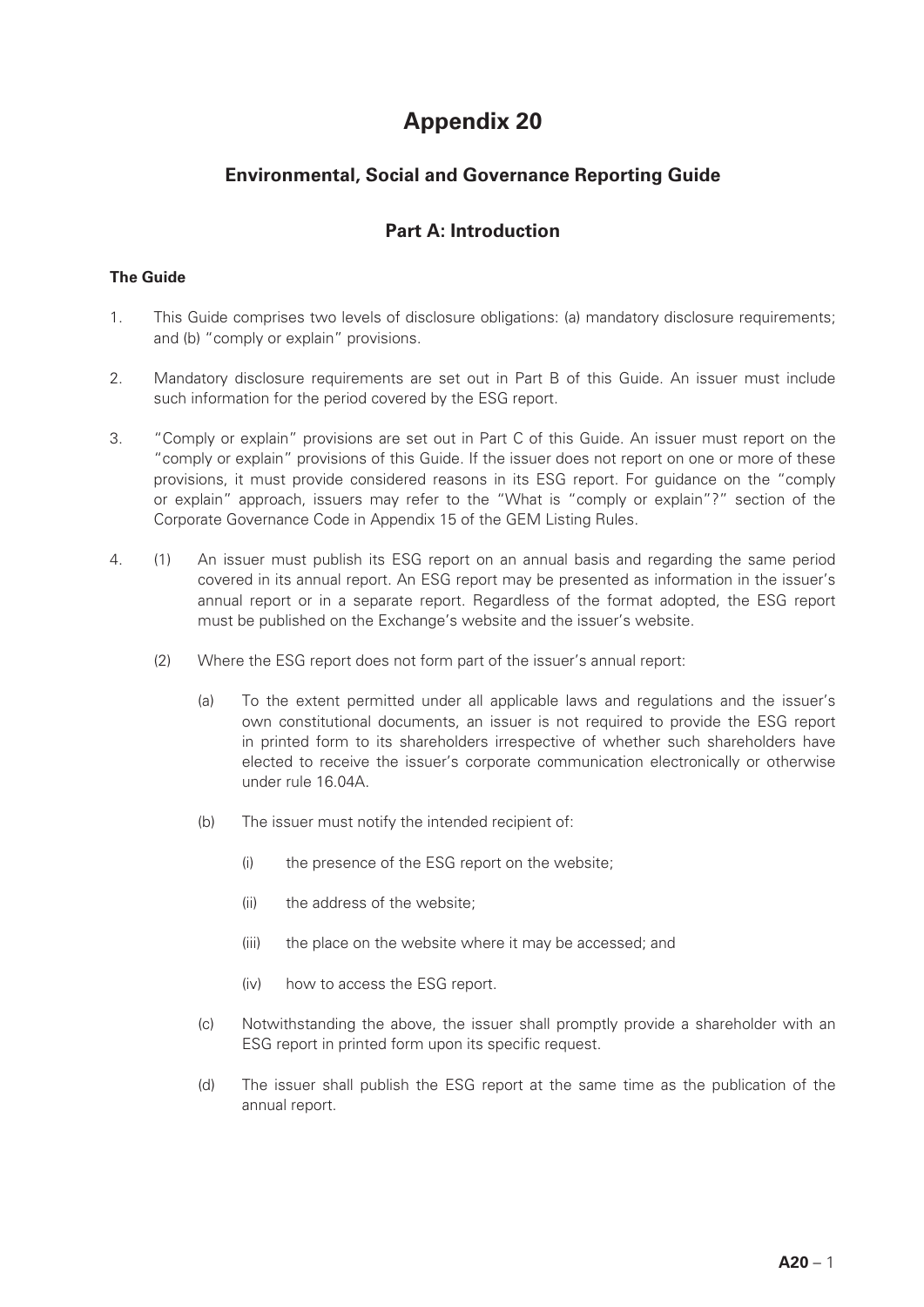#### **Overall Approach**

- 5. This Guide is organised into two ESG subject areas ("Subject Areas"): Environmental (Subject Area A) and Social (Subject Area B). Corporate governance is addressed separately in the Corporate Governance Code.
- 6. Each Subject Area has various aspects ("Aspects"). Each Aspect sets out general disclosures ("General Disclosures") and key performance indicators ("KPIs") for issuers to report on in order to demonstrate how they have performed.
- 7. In addition to the "comply or explain" matters set out in this Guide, the Exchange encourages an issuer to identify and disclose additional ESG issues and KPIs that reflect the issuer's significant environmental and social impacts; or substantially influence the assessments and decisions of stakeholders. In assessing these matters, the issuer should engage stakeholders on an ongoing basis in order to understand their views and better meet their expectations.
- 8. This Guide is not comprehensive and the issuer may refer to existing international ESG reporting guidance for its relevant industry or sector. The issuer may adopt international ESG reporting guidance so long as it includes comparable disclosure provisions to the "comply or explain" provisions set out in this Guide.
- 9. The issuer may seek independent assurance to strengthen the credibility of the ESG information disclosed. Where independent assurance is obtained, the issuer should describe the level, scope and processes adopted for the assurance given clearly in the ESG report.
- 10. The board has overall responsibility for an issuer's ESG strategy and reporting.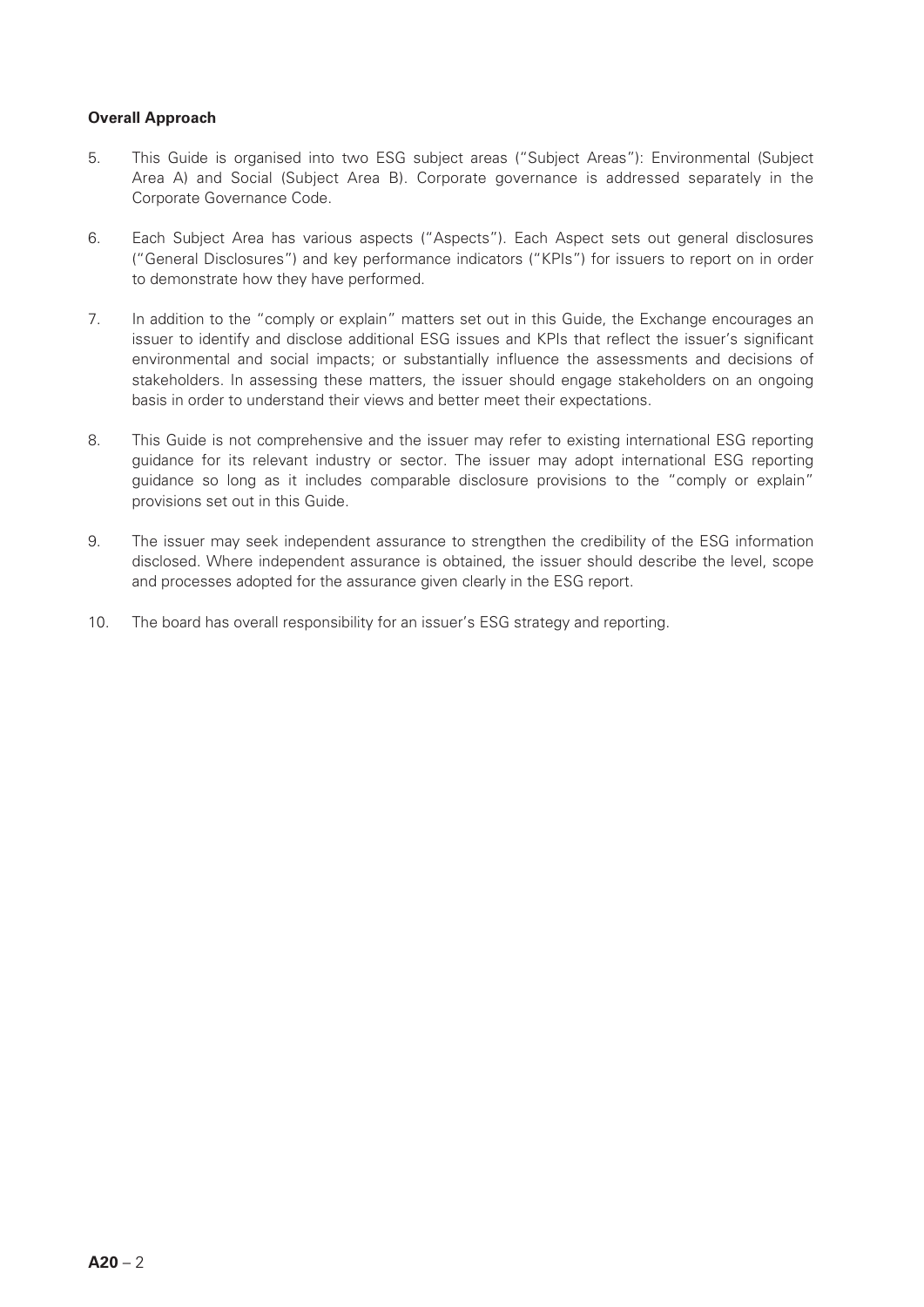#### **Reporting Principles**

- 11. The following Reporting Principles underpin the preparation of an ESG report, informing the content of the report and how information is presented. An issuer should follow these Reporting Principles in the preparation of an ESG report:
	- **(1) Materiality:** The threshold at which ESG issues determined by the board are sufficiently important to investors and other stakeholders that they should be reported.
	- **(2) Quantitative:** KPIs in respect of historical data need to be measurable. The issuer should set targets (which may be actual numerical figures or directional, forward-looking statements) to reduce a particular impact. In this way the effectiveness of ESG policies and management systems can be evaluated and validated. Quantitative information should be accompanied by a narrative, explaining its purpose, impacts, and giving comparative data where appropriate.
	- **(3) Balance:** The ESG report should provide an unbiased picture of the issuer's performance. The report should avoid selections, omissions, or presentation formats that may inappropriately influence a decision or judgment by the report reader.
	- **(4) Consistency:** The issuer should use consistent methodologies to allow for meaningful comparisons of ESG data over time.

#### **Complementing ESG discussions in the Business Review Section of the Directors' Report**

- 12. Pursuant to rule 18.07A(2)(d), an issuer's directors' report for a financial year must contain a business review in accordance with Schedule 5 to the Companies Ordinance. The business review must include, to the extent necessary for an understanding of the development, performance or position of the issuer's business:
	- (i) a discussion of the issuer's environmental policies and performance;
	- (ii) a discussion of the issuer's compliance with the relevant laws and regulations that have a significant impact on the issuer; and
	- (iii) an account of the issuer's key relationships with its employees, customers and suppliers and others that have a significant impact on the issuer and on which the issuer's success depends.

This Guide should complement the content requirements of the directors' report, as it calls for issuers to disclose information in respect of specific ESG areas.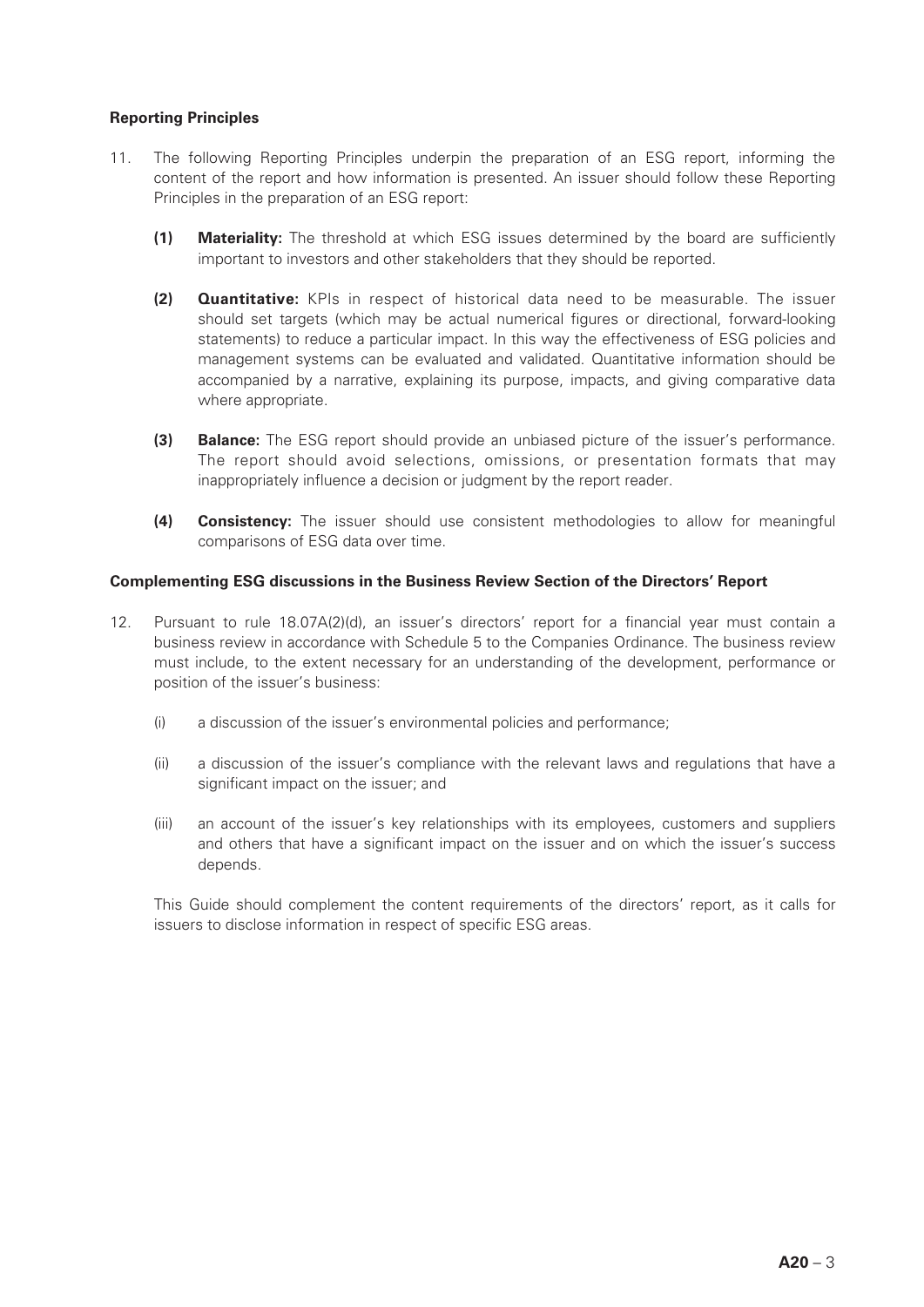### **Part B: Mandatory Disclosure Requirements**

#### **Governance Structure**

- 13. A statement from the board containing the following elements:
	- (i) a disclosure of the board's oversight of ESG issues;
	- (ii) the board's ESG management approach and strategy, including the process used to evaluate, prioritise and manage material ESG-related issues (including risks to the issuer's businesses); and
	- (iii) how the board reviews progress made against ESG-related goals and targets with an explanation of how they relate to the issuer's businesses.

#### **Reporting Principles**

14. A description of, or an explanation on, the application of the following Reporting Principles in the preparation of the ESG report:

**Materiality:** The ESG report should disclose: (i) the process to identify and the criteria for the selection of material ESG factors; (ii) if a stakeholder engagement is conducted, a description of significant stakeholders identified, and the process and results of the issuer's stakeholder engagement.

**Quantitative:** Information on the standards, methodologies, assumptions and/or calculation tools used, and source of conversion factors used, for the reporting of emissions/energy consumption (where applicable) should be disclosed.

**Consistency:** The issuer should disclose in the ESG report any changes to the methods or KPIs used, or any other relevant factors affecting a meaningful comparison.

#### **Reporting Boundary**

15. A narrative explaining the reporting boundaries of the ESG report and describing the process used to identify which entities or operations are included in the ESG report. If there is a change in the scope, the issuer should explain the difference and reason for the change.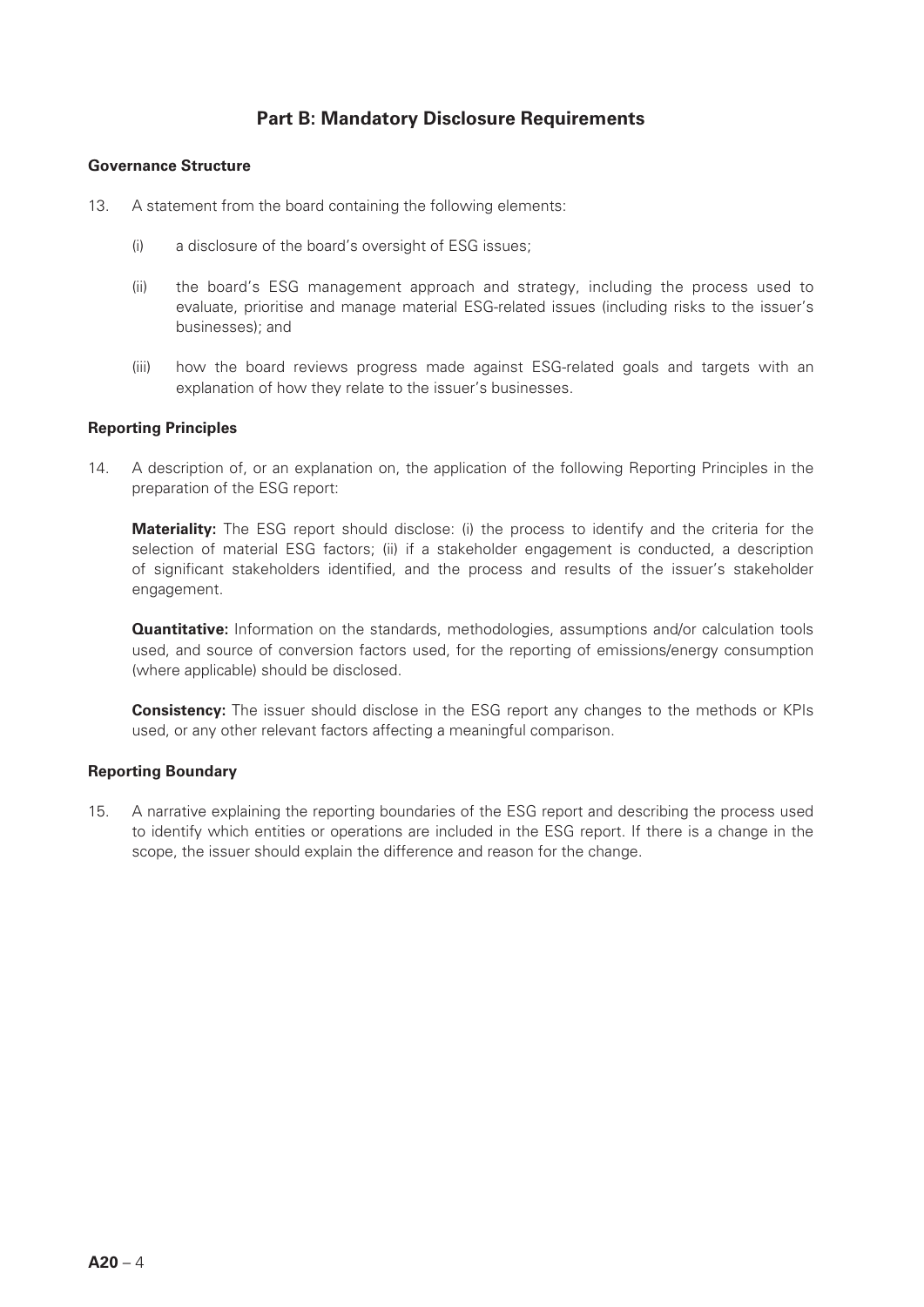|                                       |                                                             | <b>Subject Areas, Aspects, General Disclosures and KPIs</b>                                                                                                                     |  |  |
|---------------------------------------|-------------------------------------------------------------|---------------------------------------------------------------------------------------------------------------------------------------------------------------------------------|--|--|
| А.                                    | <b>Environmental</b>                                        |                                                                                                                                                                                 |  |  |
| <b>Aspect A1:</b><br><b>Emissions</b> |                                                             | <b>General Disclosure</b>                                                                                                                                                       |  |  |
|                                       | Information on:                                             |                                                                                                                                                                                 |  |  |
|                                       | (a)                                                         | the policies; and                                                                                                                                                               |  |  |
|                                       | (b)                                                         | compliance with relevant laws and regulations that have a significant impact on<br>the issuer                                                                                   |  |  |
|                                       |                                                             | relating to air and greenhouse gas emissions, discharges into water and land, and<br>generation of hazardous and non-hazardous waste.                                           |  |  |
|                                       |                                                             | Note: Air emissions include $NOx$ , $SOx$ , and other pollutants regulated under national<br>laws and regulations.                                                              |  |  |
|                                       |                                                             | Greenhouse gases include carbon dioxide, methane, nitrous oxide,<br>hydrofluorocarbons, perfluorocarbons and sulphur hexafluoride.                                              |  |  |
|                                       | Hazardous wastes are those defined by national regulations. |                                                                                                                                                                                 |  |  |
|                                       | <b>KPI A1.1</b>                                             | The types of emissions and respective emissions data.                                                                                                                           |  |  |
|                                       | <b>KPI A1.2</b>                                             | Direct (Scope 1) and energy indirect (Scope 2) greenhouse gas emissions<br>(in tonnes) and, where appropriate, intensity (e.g. per unit of production<br>volume, per facility). |  |  |
|                                       | <b>KPI A1.3</b>                                             | Total hazardous waste produced (in tonnes) and, where appropriate,<br>intensity (e.g. per unit of production volume, per facility).                                             |  |  |
|                                       | <b>KPI A1.4</b>                                             | Total non-hazardous waste produced (in tonnes) and, where appropriate,<br>intensity (e.g. per unit of production volume, per facility).                                         |  |  |
|                                       | <b>KPI A1.5</b>                                             | Description of emission target(s) set and steps taken to achieve them.                                                                                                          |  |  |
|                                       | <b>KPI A1.6</b>                                             | Description of how hazardous and non-hazardous wastes are handled,<br>and a description of reduction target(s) set and steps taken to achieve<br>them.                          |  |  |

# **Part C: "Comply or explain" Provisions**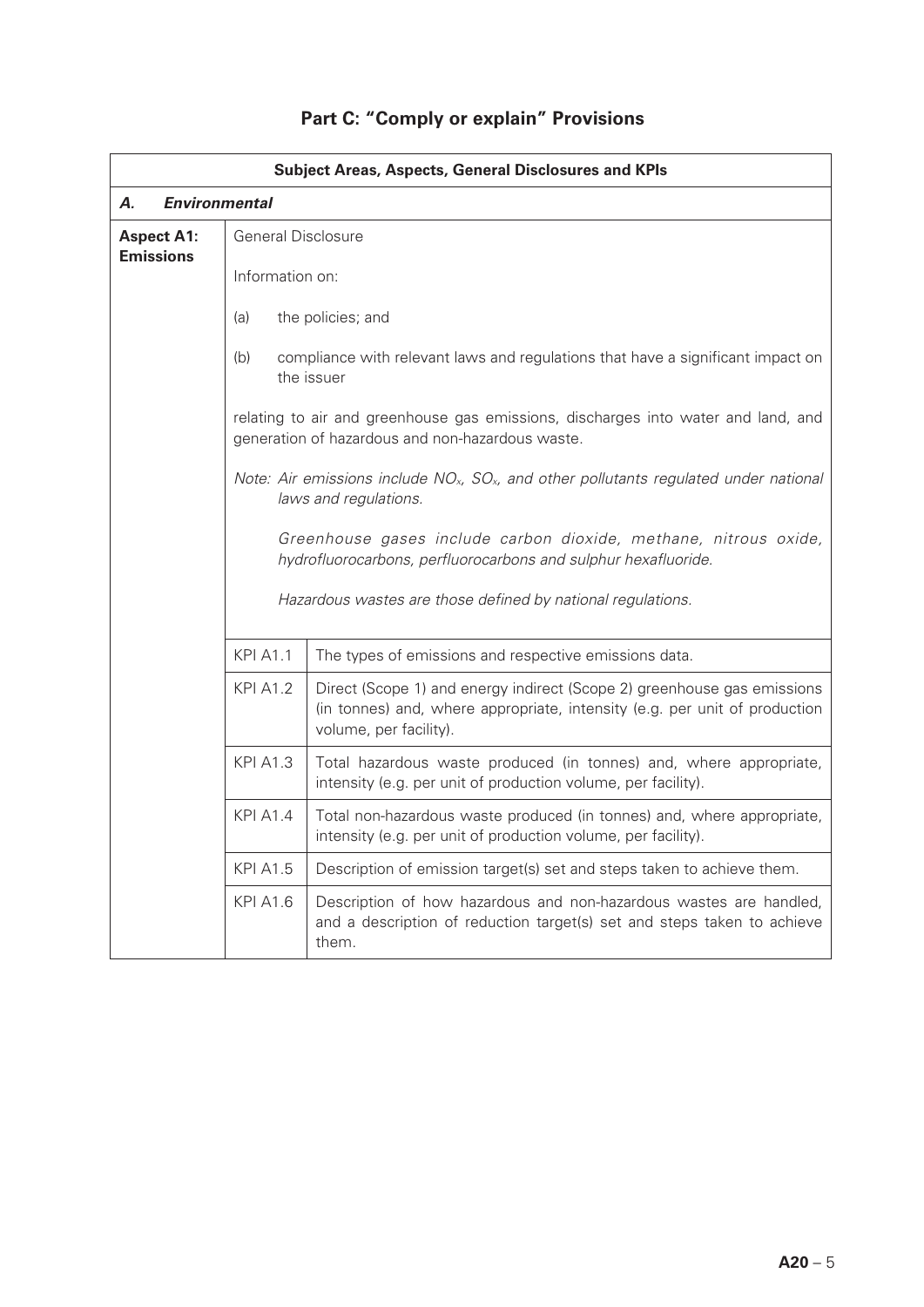|                                                                     |                                                                                                                                                 | <b>Subject Areas, Aspects, General Disclosures and KPIs</b>                                                                                                                      |  |
|---------------------------------------------------------------------|-------------------------------------------------------------------------------------------------------------------------------------------------|----------------------------------------------------------------------------------------------------------------------------------------------------------------------------------|--|
| <b>Aspect A2:</b><br>Use of                                         | <b>General Disclosure</b>                                                                                                                       |                                                                                                                                                                                  |  |
| <b>Resources</b>                                                    | Policies on the efficient use of resources, including energy, water and other raw<br>materials.                                                 |                                                                                                                                                                                  |  |
|                                                                     | Note: Resources may be used in production, in storage, transportation, in buildings,<br>electronic equipment, etc.                              |                                                                                                                                                                                  |  |
|                                                                     | <b>KPI A2.1</b>                                                                                                                                 | Direct and/or indirect energy consumption by type (e.g. electricity, gas<br>or oil) in total (kWh in '000s) and intensity (e.g. per unit of production<br>volume, per facility). |  |
|                                                                     | <b>KPI A2.2</b>                                                                                                                                 | Water consumption in total and intensity (e.g. per unit of production<br>volume, per facility).                                                                                  |  |
|                                                                     | <b>KPI A2.3</b>                                                                                                                                 | Description of energy use efficiency target(s) set and steps taken to<br>achieve them.                                                                                           |  |
|                                                                     | <b>KPI A2.4</b>                                                                                                                                 | Description of whether there is any issue in sourcing water that is fit for<br>purpose, water efficiency target(s) set and steps taken to achieve them.                          |  |
|                                                                     | <b>KPI A2.5</b>                                                                                                                                 | Total packaging material used for finished products (in tonnes) and, if<br>applicable, with reference to per unit produced.                                                      |  |
| <b>Aspect A3:</b>                                                   | <b>General Disclosure</b>                                                                                                                       |                                                                                                                                                                                  |  |
| <b>The</b><br><b>Environment</b><br>and Natural<br><b>Resources</b> | Policies on minimising the issuer's significant impacts on the environment and<br>natural resources.                                            |                                                                                                                                                                                  |  |
|                                                                     | <b>KPI A3.1</b>                                                                                                                                 | Description of the significant impacts of activities on the environment<br>and natural resources and the actions taken to manage them.                                           |  |
| <b>Aspect A4:</b>                                                   | <b>General Disclosure</b>                                                                                                                       |                                                                                                                                                                                  |  |
| <b>Climate</b><br>Change                                            | Policies on identification and mitigation of significant climate-related issues which<br>have impacted, and those which may impact, the issuer. |                                                                                                                                                                                  |  |
|                                                                     | <b>KPI A4.1</b>                                                                                                                                 | Description of the significant climate-related issues which have<br>impacted, and those which may impact, the issuer, and the actions taken<br>to manage them.                   |  |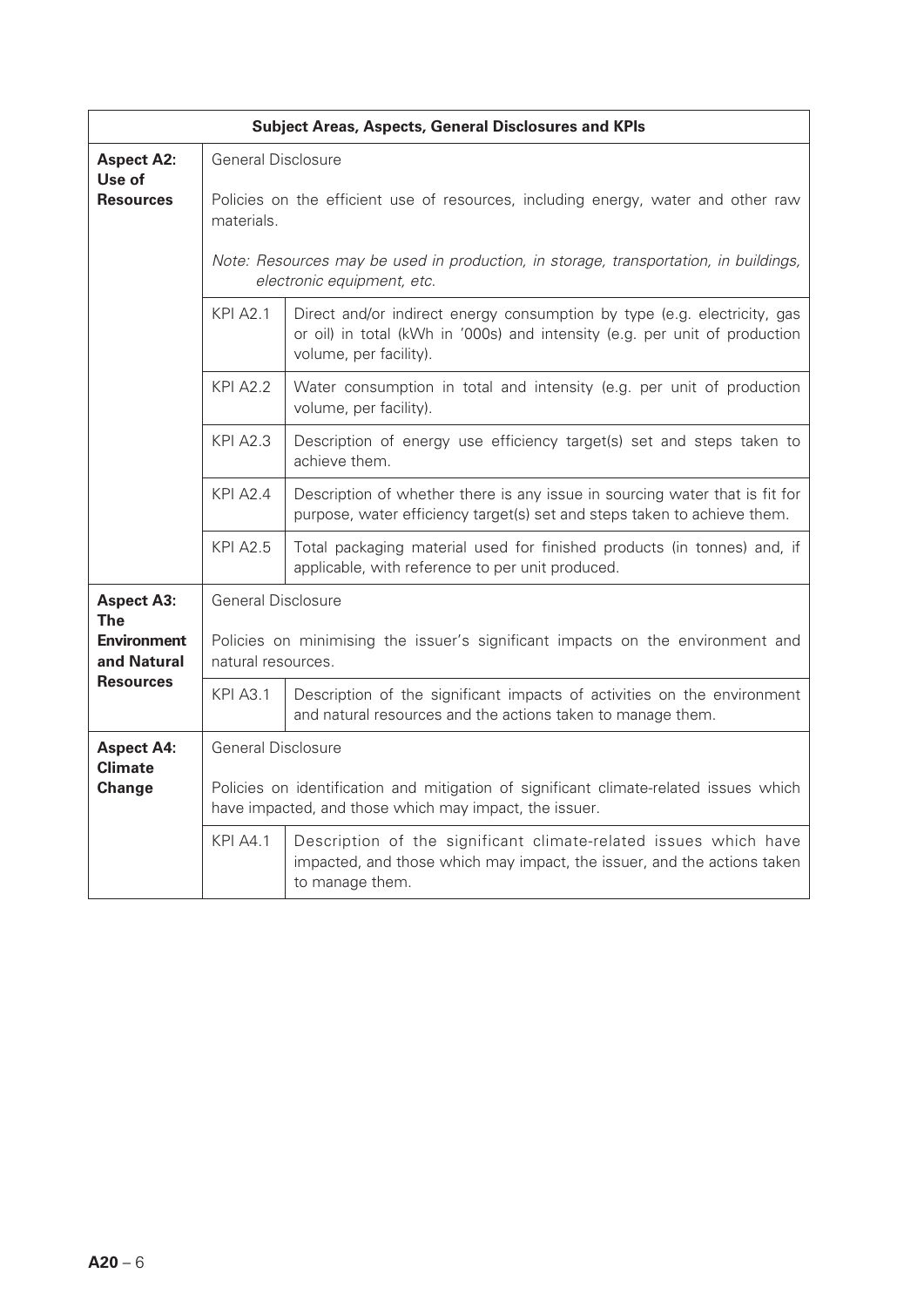|                                        |                                                                                                                                                                                       | <b>Subject Areas, Aspects, General Disclosures and KPIs</b>                                                          |
|----------------------------------------|---------------------------------------------------------------------------------------------------------------------------------------------------------------------------------------|----------------------------------------------------------------------------------------------------------------------|
| <b>Social</b><br>В.                    |                                                                                                                                                                                       |                                                                                                                      |
| <b>Employment and Labour Practices</b> |                                                                                                                                                                                       |                                                                                                                      |
| <b>Aspect B1:</b><br><b>Employment</b> | <b>General Disclosure</b>                                                                                                                                                             |                                                                                                                      |
|                                        | Information on:                                                                                                                                                                       |                                                                                                                      |
|                                        | the policies; and<br>(a)                                                                                                                                                              |                                                                                                                      |
|                                        | compliance with relevant laws and regulations that have a significant impact on<br>(b)<br>the issuer                                                                                  |                                                                                                                      |
|                                        | relating to compensation and dismissal, recruitment and promotion, working hours, rest<br>periods, equal opportunity, diversity, anti-discrimination, and other benefits and welfare. |                                                                                                                      |
|                                        | <b>KPI B1.1</b>                                                                                                                                                                       | Total workforce by gender, employment type (for example, full-or part-time),<br>age group and geographical region.   |
|                                        | <b>KPI B1.2</b>                                                                                                                                                                       | Employee turnover rate by gender, age group and geographical region.                                                 |
| <b>Aspect B2:</b><br><b>Health and</b> | <b>General Disclosure</b>                                                                                                                                                             |                                                                                                                      |
| <b>Safety</b>                          | Information on:                                                                                                                                                                       |                                                                                                                      |
|                                        | the policies; and<br>(a)                                                                                                                                                              |                                                                                                                      |
|                                        | compliance with relevant laws and regulations that have a significant impact on<br>(b)<br>the issuer                                                                                  |                                                                                                                      |
|                                        | relating to providing a safe working environment and protecting employees from<br>occupational hazards.                                                                               |                                                                                                                      |
|                                        | <b>KPI B2.1</b>                                                                                                                                                                       | Number and rate of work-related fatalities occurred in each of the past<br>three years including the reporting year. |
|                                        | <b>KPI B2.2</b>                                                                                                                                                                       | Lost days due to work injury.                                                                                        |
|                                        | <b>KPI B2.3</b>                                                                                                                                                                       | Description of occupational health and safety measures adopted, and<br>how they are implemented and monitored.       |
| <b>Aspect B3:</b>                      | <b>General Disclosure</b>                                                                                                                                                             |                                                                                                                      |
| <b>Development</b><br>and Training     | Policies on improving employees' knowledge and skills for discharging duties at<br>work. Description of training activities.                                                          |                                                                                                                      |
|                                        | Note: Training refers to vocational training. It may include internal and external<br>courses paid by the employer.                                                                   |                                                                                                                      |
|                                        | <b>KPI B3.1</b>                                                                                                                                                                       | The percentage of employees trained by gender and employee category<br>(e.g. senior management, middle management).  |
|                                        | <b>KPI B3.2</b>                                                                                                                                                                       | The average training hours completed per employee by gender and<br>employee category.                                |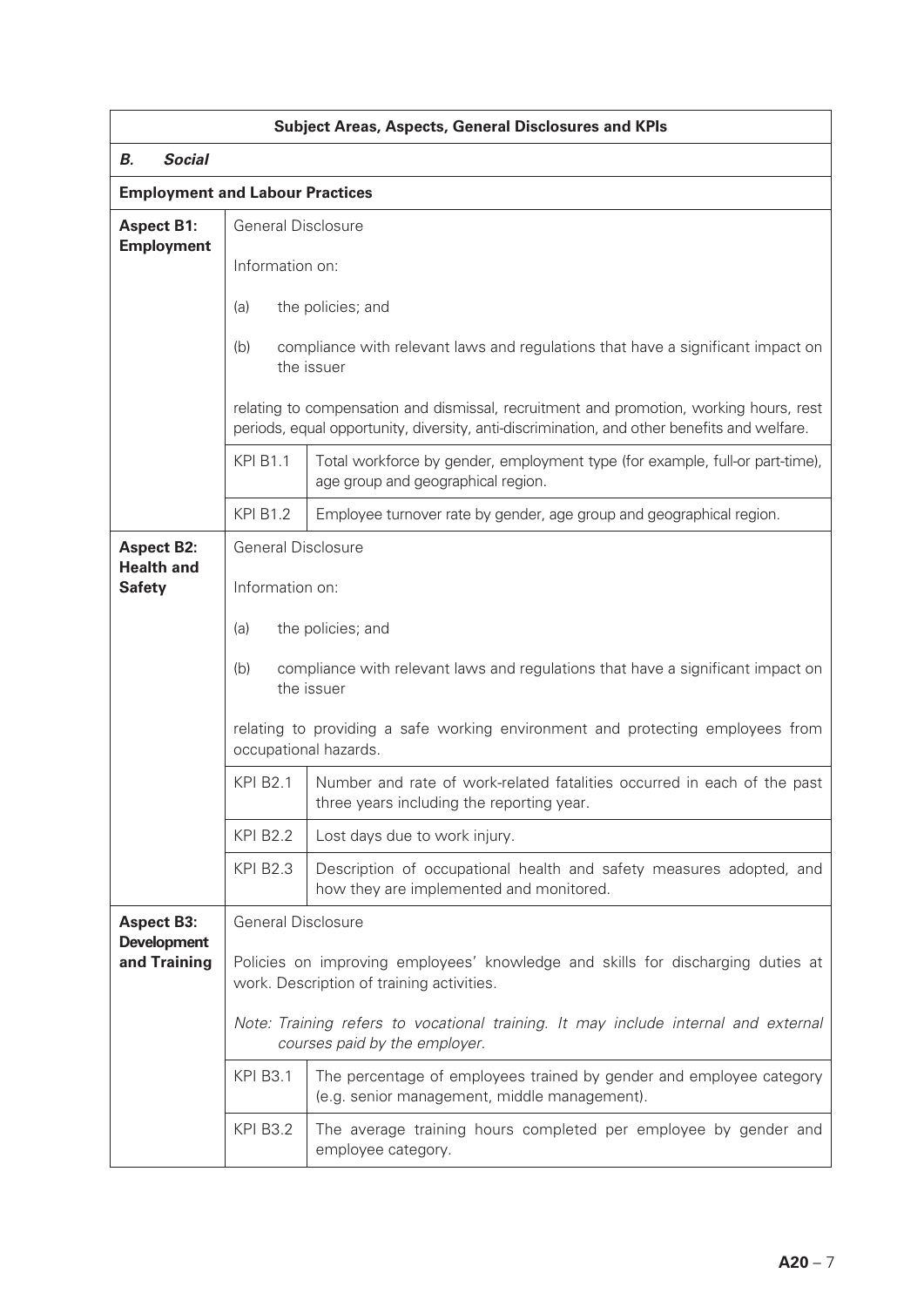|                               |                                                                          | <b>Subject Areas, Aspects, General Disclosures and KPIs</b>                                                                                                               |
|-------------------------------|--------------------------------------------------------------------------|---------------------------------------------------------------------------------------------------------------------------------------------------------------------------|
| <b>Aspect B4:</b>             | <b>General Disclosure</b>                                                |                                                                                                                                                                           |
| Labour<br><b>Standards</b>    | Information on:                                                          |                                                                                                                                                                           |
|                               | (a)                                                                      | the policies; and                                                                                                                                                         |
|                               | (b)                                                                      | compliance with relevant laws and regulations that have a significant impact on<br>the issuer                                                                             |
|                               | relating to preventing child and forced labour.                          |                                                                                                                                                                           |
|                               | <b>KPI B4.1</b>                                                          | Description of measures to review employment practices to avoid child<br>and forced labour.                                                                               |
|                               | <b>KPI B4.2</b>                                                          | Description of steps taken to eliminate such practices when discovered.                                                                                                   |
| <b>Operating Practices</b>    |                                                                          |                                                                                                                                                                           |
| <b>Aspect B5:</b>             | <b>General Disclosure</b>                                                |                                                                                                                                                                           |
| <b>Supply</b><br><b>Chain</b> | Policies on managing environmental and social risks of the supply chain. |                                                                                                                                                                           |
| <b>Management</b>             | <b>KPI B5.1</b>                                                          | Number of suppliers by geographical region.                                                                                                                               |
|                               | <b>KPI B5.2</b>                                                          | Description of practices relating to engaging suppliers, number of<br>suppliers where the practices are being implemented, and how they are<br>implemented and monitored. |
|                               | <b>KPI B5.3</b>                                                          | Description of practices used to identify environmental and social risks<br>along the supply chain, and how they are implemented and monitored.                           |
|                               | <b>KPI B5.4</b>                                                          | Description of practices used to promote environmentally preferable<br>products and services when selecting suppliers, and how they are<br>implemented and monitored.     |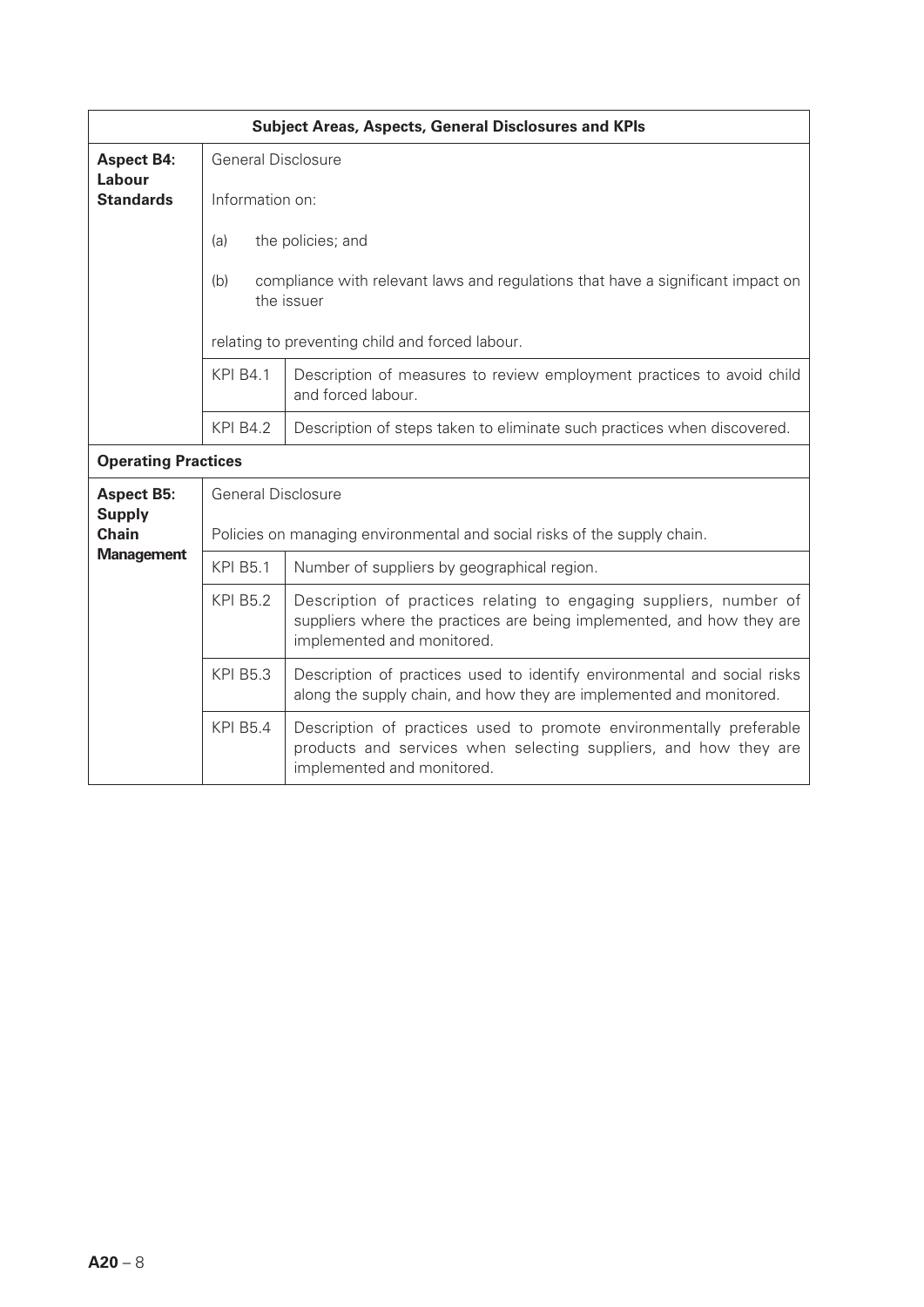| <b>Subject Areas, Aspects, General Disclosures and KPIs</b> |                                                                                                                                                 |                                                                                                                                                                          |  |  |
|-------------------------------------------------------------|-------------------------------------------------------------------------------------------------------------------------------------------------|--------------------------------------------------------------------------------------------------------------------------------------------------------------------------|--|--|
| <b>Aspect B6:</b>                                           | <b>General Disclosure</b>                                                                                                                       |                                                                                                                                                                          |  |  |
| <b>Product</b><br><b>Responsibility</b>                     | Information on:                                                                                                                                 |                                                                                                                                                                          |  |  |
|                                                             | (a)                                                                                                                                             | the policies; and                                                                                                                                                        |  |  |
|                                                             | (b)                                                                                                                                             | compliance with relevant laws and regulations that have a significant impact on                                                                                          |  |  |
|                                                             |                                                                                                                                                 | the issuer                                                                                                                                                               |  |  |
|                                                             | relating to health and safety, advertising, labelling and privacy matters relating to<br>products and services provided and methods of redress. |                                                                                                                                                                          |  |  |
|                                                             | <b>KPI B6.1</b>                                                                                                                                 | Percentage of total products sold or shipped subject to recalls for safety<br>and health reasons.                                                                        |  |  |
|                                                             | <b>KPI B6.2</b>                                                                                                                                 | Number of products and service related complaints received and how<br>they are dealt with.                                                                               |  |  |
|                                                             | <b>KPI B6.3</b>                                                                                                                                 | Description of practices relating to observing and protecting intellectual<br>property rights.                                                                           |  |  |
|                                                             | <b>KPI B6.4</b>                                                                                                                                 | Description of quality assurance process and recall procedures.                                                                                                          |  |  |
|                                                             | <b>KPI B6.5</b>                                                                                                                                 | Description of consumer data protection and privacy policies, and how<br>they are implemented and monitored.                                                             |  |  |
| <b>Aspect B7:</b>                                           | <b>General Disclosure</b>                                                                                                                       |                                                                                                                                                                          |  |  |
| Anti-<br>corruption                                         | Information on:                                                                                                                                 |                                                                                                                                                                          |  |  |
|                                                             | (a)<br>the policies; and                                                                                                                        |                                                                                                                                                                          |  |  |
|                                                             | (b)<br>compliance with relevant laws and regulations that have a significant impact on<br>the issuer                                            |                                                                                                                                                                          |  |  |
|                                                             | relating to bribery, extortion, fraud and money laundering.                                                                                     |                                                                                                                                                                          |  |  |
|                                                             | <b>KPI B7.1</b>                                                                                                                                 | Number of concluded legal cases regarding corrupt practices brought<br>against the issuer or its employees during the reporting period and the<br>outcomes of the cases. |  |  |
|                                                             | <b>KPI B7.2</b>                                                                                                                                 | Description of preventive measures and whistle-blowing procedures, and<br>how they are implemented and monitored.                                                        |  |  |
|                                                             | <b>KPI B7.3</b>                                                                                                                                 | Description of anti-corruption training provided to directors and staff.                                                                                                 |  |  |